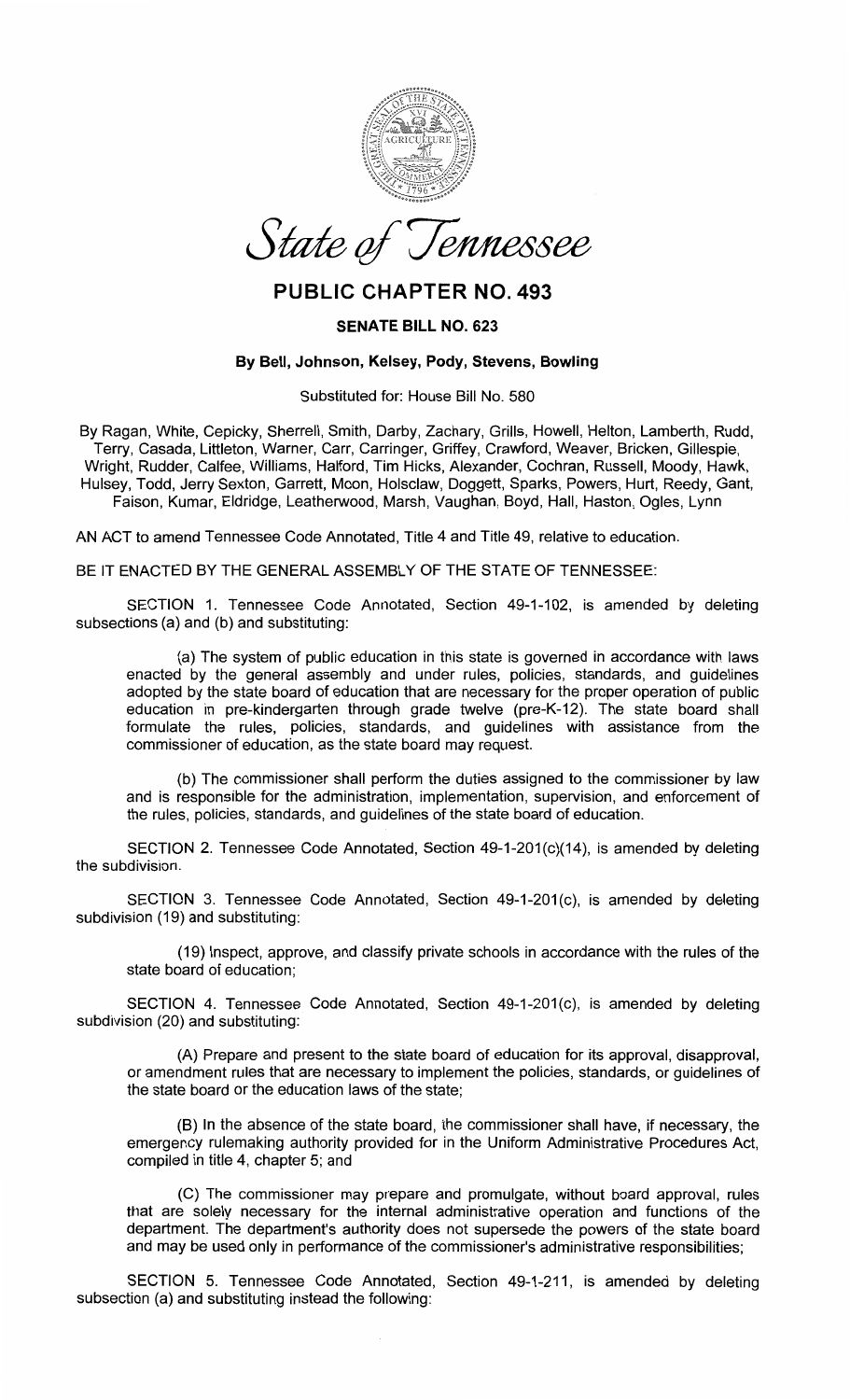(a) The commissioner of education shall annually publish information on the department's website, including, but not limited to:

(1) The results of state-conducted compliance and performance audits of LEAs;

(2) Value-added assessment organized by grade band, school, and LEA;

(3) School performance indicators including performance on the Tennessee comprehensive assessment program (TCAP), dropout rates, the number of waivers granted pursuant to § 49-1-201(d), local financial contribution to education, attendance rates, and other indicators of school performance adopted by the state board of education;

(4) School and LEA performance designations pursuant to§ 49-1-602;

(5) A comparison of expenditures by category and program for each LEA with statewide averages;

(6) Student dropout rates organized by school and LEA, disaggregated by sex and race;

(7) Student suspension and expulsion rates organized by school and LEA, disaggregated by sex and race;

(8) High school graduation rates organized by high school and LEA, disaggregated by sex and subgroup pursuant to applicable federal law. The high school graduation information must be placed on the annual state, LEA, and schoollevel report cards posted on the department's website;

(9) Alternative school performance indicators as reported to the department by LEAs pursuant to § 49-6-3405;

(10) A list of the advanced placement (AP) courses offered in each LEA and a list of the AP courses offered in each of the LEA's schools serving grades in which AP courses may be taken;

(11) The number of students taking AP courses and the percentage of students scoring three (3) or above on AP exams organized by each school and LEA serving grades in which AP courses may be taken;

(12) A list of the dual enrollment courses offered in each school and LEA and the number of dual enrollment courses taken by students enrolled in each of the LEA's schools serving grades in which dual enrollment courses may be taken;

(13) The percentage of students successfully completing dual enrollment courses, which must be reported by the LEA and by the school serving grades in which dual enrollment courses may be taken;

(14) ACT academic achievement data, including the number and percentage of students with a twenty-one (21) composite score or higher and the number and percentage of students meeting the college readiness benchmark in English, mathematics, reading, and science for each LEA and high school with at least ten ( 10) students taking the exam. The data shall not contain private or individual student information. The data must be included on the department's website; provided, that it is received by the department from ACT; and

(15) SAT college-bound seniors district profile for each LEA with at least twenty-five (25) students taking the SAT. The data shall not contain private or individual student information. The data must be included on the department's website; provided, that it is received by the department from the college board.

SECTION 6. Tennessee Code Annotated, Section 49-1-211, is amended by deleting subsections (b) and (c) and substituting instead the following:

(b) TCAP scores reported pursuant to subdivision (a)(3), or otherwise, must be disaggregated by subgroup.

SECTION 7. Tennessee Code Annotated, Section 49-1-302(a)(13), is amended by deleting the subdivision.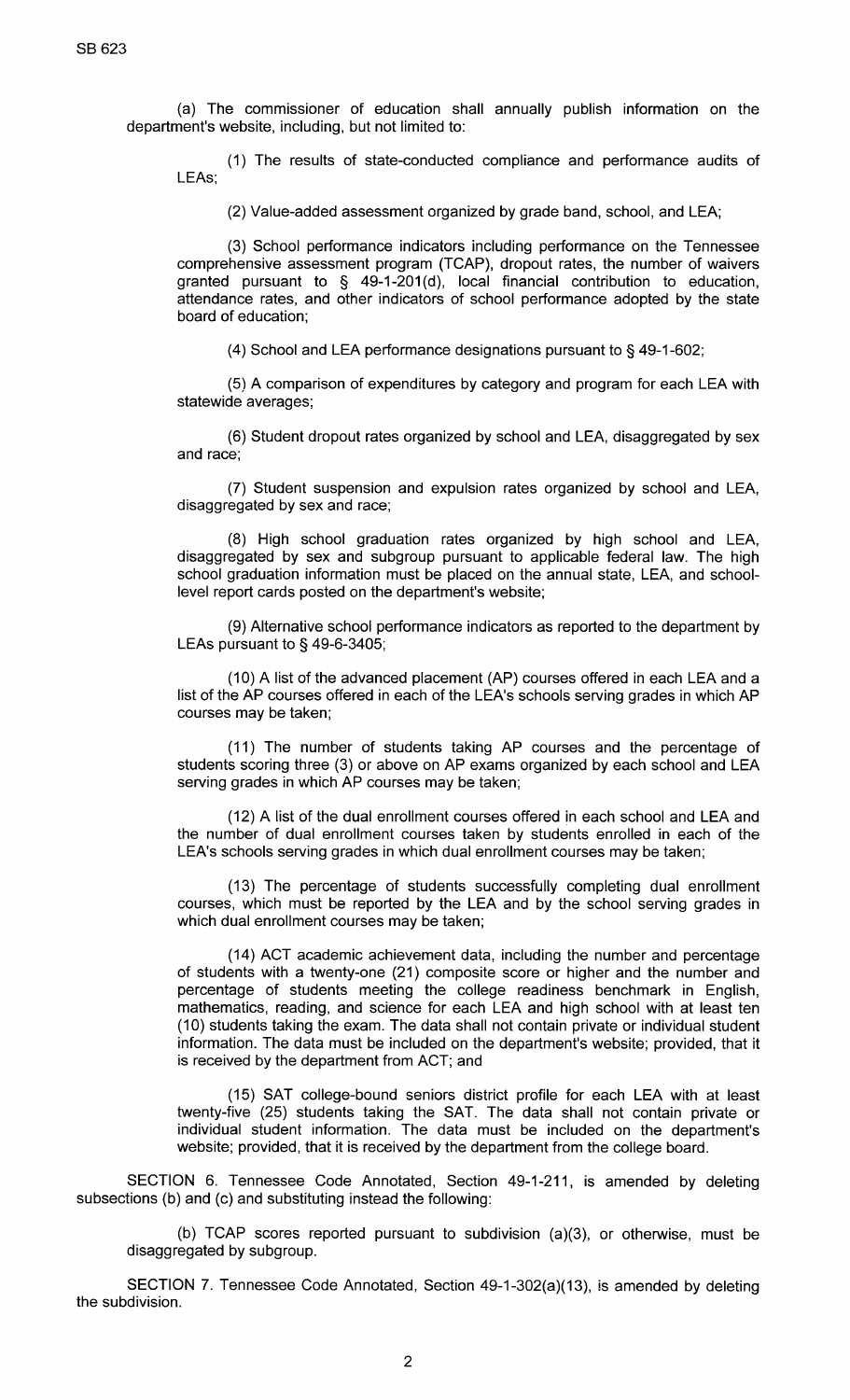SECTION 8. Tennessee Code Annotated, Section 49-1-303, is amended by deleting the section.

SECTION 9. Tennessee Code Annotated, Section 49-1-1007, is amended by deleting the language "By July 1, 2017, and each July 1 thereafter," and substituting instead the language "By October 1, 2021, and each October 1 thereafter,".

SECTION 10. Tennessee Code Annotated, Section 49-2-116(d), is amended by deleting the last sentence.

SECTION 11. Tennessee Code Annotated, Section 49-2-406, is amended by deleting the section and substituting instead the following:

Each director of schools or local board of education shall make all reports required by the commissioner of education.

SECTION 12. Tennessee Code Annotated, Section 49-6-5001(a), is amended by deleting the language", subject to the approval of the public health council,".

SECTION 13. Tennessee Code Annotated, Title 49, Chapter 7, Part 1, is amended by adding the following as a new section:

(a) The governing body of the University of Tennessee system, the state university and community college system, or a state university may lease public lands under the governing body's jurisdiction to fraternities and sororities for a nominal consideration for a term not to exceed ninety-nine (99) years. A majority of the governing body may direct the chancellor, president, or chair of the governing body to execute the leases on behalf of the public institution of higher education; provided, that the leases are approved by the governor and the attorney general and reporter. A governing body shall consent in writing before a lease under this section is assigned or the premises are sublet or subleased. Prior to the commencement of the construction or installation of any improvement, the governing body shall approve the plans and specifications pertaining to the improvement. The governing body shall approve material alterations and all additions to the improvements constructed or installed on the premises prior to the commencement of the alterations or additions. The governing body shall promulgate rules for the operation and maintenance of the leased properties. At the end of the term of any lease, and in the event that any lessee violates the lessee's lease agreement or any rule adopted pursuant to this section, or violates this section, the lease terminates and the improved premises become the exclusive property of the governing body. The governing body shall take possession of the property. The lease may contain a provision for an option to renew the lease when the lease expires upon the conditions that the premises are not needed for use for other purposes in connection with the state's educational program and the building and improvements are suitable for occupancy without major repairs, remodeling, or alterations in accordance with the generally accepted standards for housing prevailing at public institutions of higher education. If the governing body does not renew a lease at the end of the term, then the governing body may pay the lessee the reasonable value of the improvements; however, in the event that the lease is not renewed, the title to the improvements vests in the state, and the state shall take possession of the premises, including the improvements, upon the expiration of the term.

(b) Any construction or installation of any improvements upon the property of a public institution of higher education by a fraternity or sorority pursuant to a lease agreement with the governing body is exempt from§ 4-15-102(c), and from the Prevailing Wage Act for State Highway Construction Projects, compiled in title 12, chapter 4, part 4; provided, that the fraternity or sorority shall solicit competitive bids for the construction or installation and shall award the construction or installation contract to the lowest qualified bidder unless the fraternity or sorority can secure the work from alumni or supporters at a lesser cost than the lowest qualified bid.

SECTION 14. Tennessee Code Annotated, Section 49-1-305, is amended by deleting subsection (b) and substituting:

(b) The state board's staff is subject to personnel rules and policies that are applicable to state employees in general, including leave, compensation, classification, and travel rules and policies. The state board controls the work of the executive director and may terminate the executive director's employment. The state board and the executive director, in accordance with subsection (a), have the sole authority to appoint, terminate, and control staff employees. The board's employees do not have preferred service status.

SECTION 15. Tennessee Code Annotated, Section 49-1-607, is amended by deleting the section and substituting: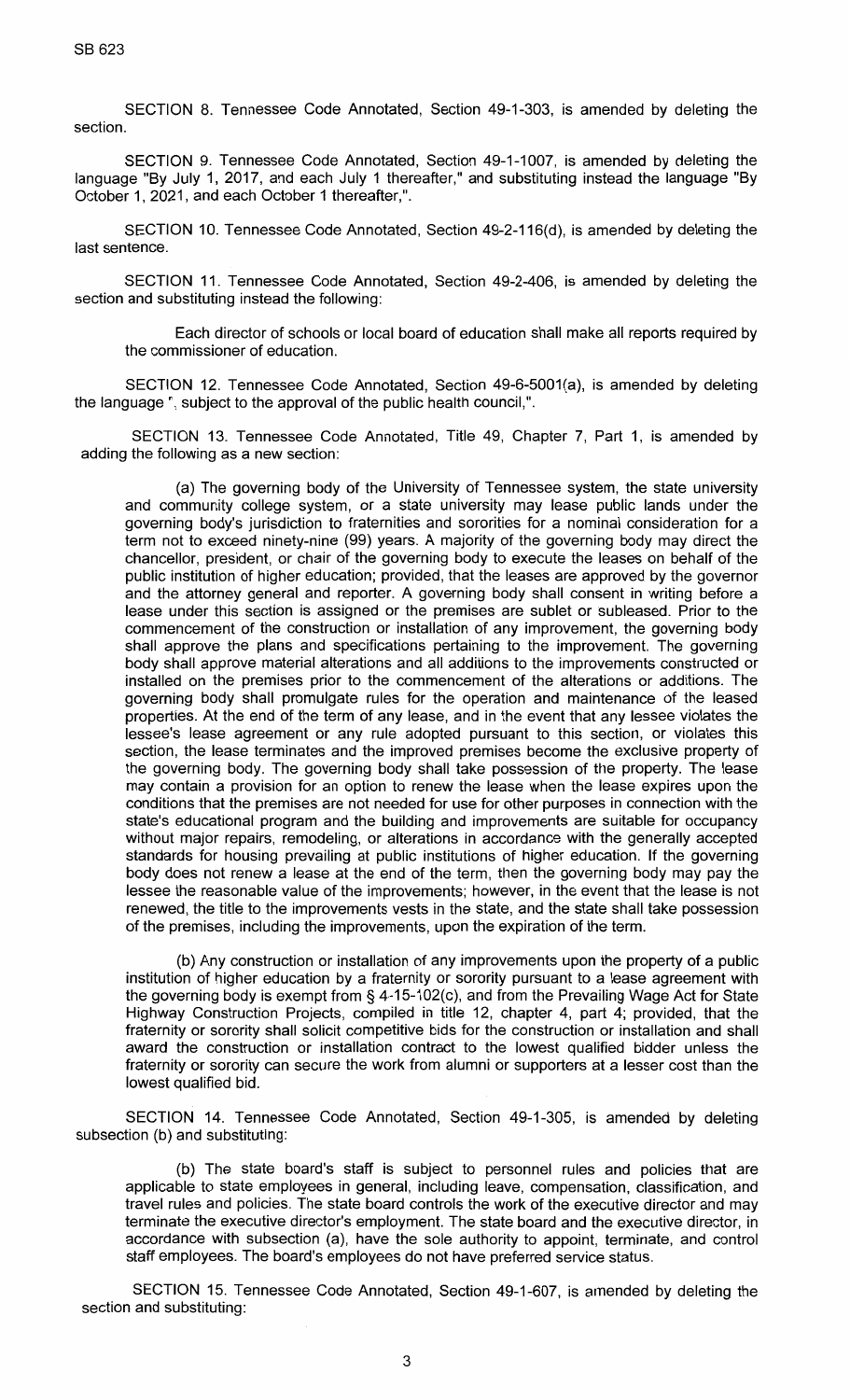A person found to have violated security guidelines for administration of the Tennessee comprehensive assessment program (TCAP) test, or a successor test, including making or distributing unauthorized copies of the test, altering a grade or answer sheet, providing copies of answers or test questions, or otherwise compromising the integrity of the testing process must be placed on immediate suspension, and such actions constitute grounds for dismissal, including dismissal of tenured employees. Such actions are grounds for revocation of state licensure.

SECTION 16. Tennessee Code Annotated, Section 49-1-703, is amended by deleting the language "state board of education" and substituting the language "department of education".

SECTION 17. Tennessee Code Annotated, Section 49-2-202(a)(4), is amended by deleting the language "GED®" wherever it appears and substituting the language "GED® or HiSET®".

SECTION 18. Tennessee Code Annotated, Section 49-5-108(c)(5), is amended by deleting the language "supervisor, principal, or" wherever it appears.

SECTION 19. Tennessee Code Annotated, Section 49-5-108, is amended by deleting subsection (e) and substituting:

(e) Institutions with authorized teacher training programs shall ensure that persons seeking licensure in this state receive appropriate instruction in the teaching of reading.

SECTION 20. Tennessee Code Annotated, Section 49-5-111, is amended by deleting subsection (a) and substituting:

(a) Educational assistants shall have, at a minimum, a high school diploma, GED®, or HiSET®, and shall show demonstrable proficiency in reading and writing skills.

SECTION 21. Tennessee Code Annotated, Section 49-5-411(b), is amended by deleting subdivision (4) and substituting:

(4) If the state board of education finds that a teacher has broken the teacher's contract, then the state board may suspend the teacher's license for no less than thirty (30) days and no more than three hundred sixty-five (365) days;

SECTION 22. Tennessee Code Annotated, Section 49-6-108, is amended by deleting subdivision (7).

SECTION 23. Tennessee Code Annotated, Section 49-6-3001, is amended by deleting subsections (a) and (b) and substituting:

(a) The public schools are free to all persons residing within the state who are above five (5) years of age, or who will become five (5) years of age on or before August 15.

(b)(1) Any child residing within the state who is five (5) years of age, or who will become five (5) years of age on or before August 15, may enter the public school designated by the local board of education having appropriate jurisdiction at the beginning of the term; provided, that the child enters within thirty (30) days after the opening day of the term.

(2)(A) Any child who will not become five (5) years of age until after December 31 shall not enter school during that school year; provided, that LEAs having semiannual promotions may admit, at the beginning of any semester, children who will become five (5) years of age within sixty (60) days following the opening of the semester.

(B) Notwithstanding subdivision (b)(2)(A), if the director of schools finds through evaluation and testing, at the request of the parent or legal guardian, that a child who is five (5) years of age on or before September 30 is sufficiently mature emotionally and academically, then the child may be permitted to enter kindergarten.

(3) Where a student meets the requirements of the state board of education for transfer or admission purposes, the student may be admitted by a local board of education, notwithstanding any other provision or act to the contrary.

SECTION 24. Tennessee Code Annotated, Section 49-6-3001(c)(2)(B), is amended by deleting the first sentence of the subdivision and substituting: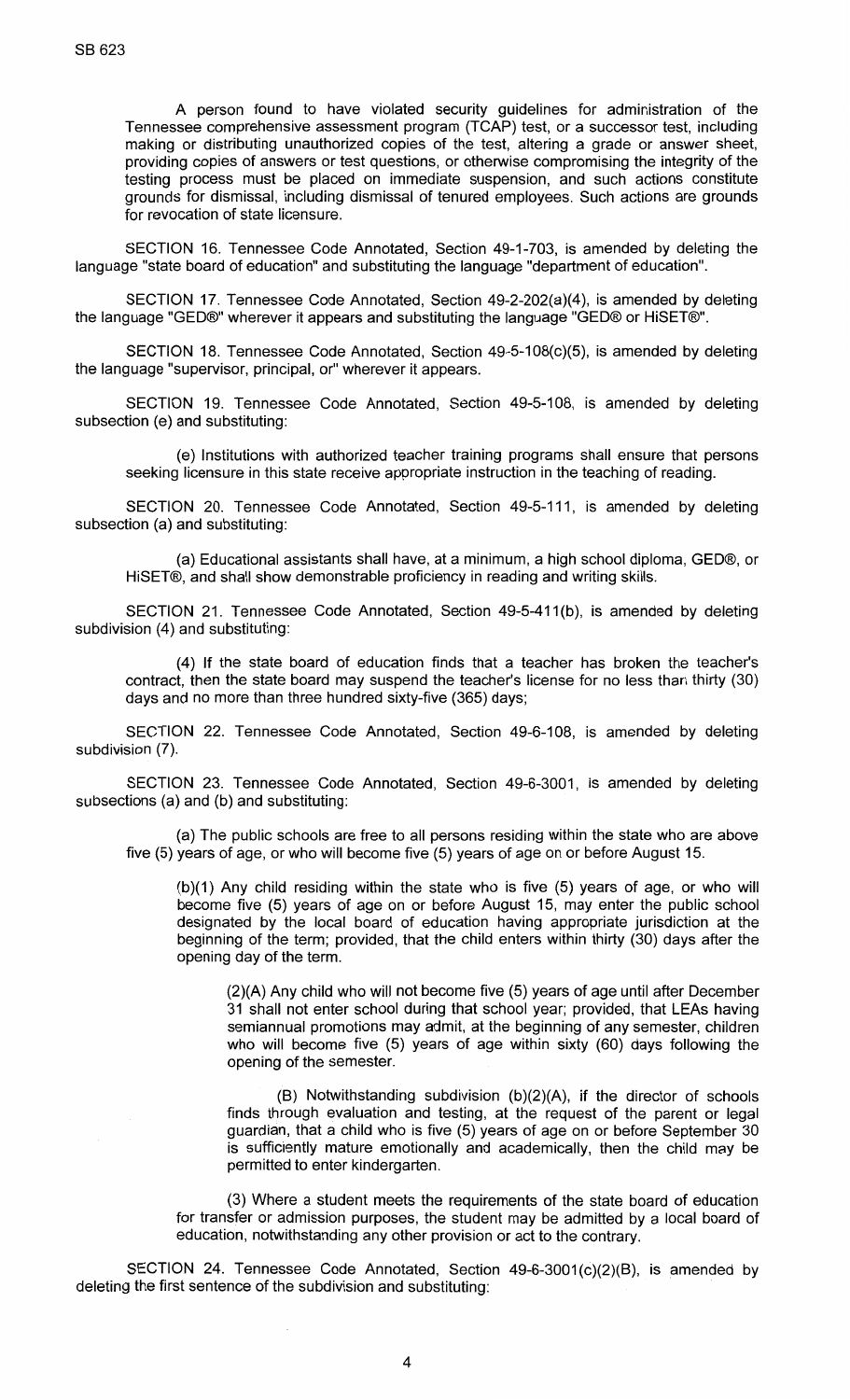Is enrolled and making satisfactory progress in a course leading to a GED® or HiSET® from a state-approved institution or organization, or who has obtained a GED® or HiSET®.

SECTION 25. Tennessee Code Annotated, Section 49-6-3001(d), is amended by deleting the subsection.

SECTION 26. Tennessee Code Annotated, Section 49-6-3017(b)(1), is amended by deleting the subdivision and substituting:

(1) Enrolled and making satisfactory progress in a course leading to a GED® or HiSET® from a state-approved institution or organization, or has obtained a GED® or HiSET®;

SECTION 27. Tennessee Code Annotated, Section 49-6-3017(d), is amended by deleting the language "GED®" and substituting "GED®, HiSET®,".

SECTION 28. Tennessee Code Annotated, Section 49-6-3017(f), is amended by deleting the language "GED®" wherever it appears and substituting "GED® or HiSET®".

SECTION 29. Tennessee Code Annotated, Section 49-6-3050(a)(2), is amended by deleting subdivision (B) and substituting:

(B) Parent-teachers who register with an organization, as defined by§ 49-50-801, for conducting a home school for students in grades nine through twelve (9-12) must possess at least a high school diploma, GED®, or HiSET®.

SECTION 30. Tennessee Code Annotated, Section 49-6-3050(b)(4), is amended by deleting the subdivision and substituting:

(4) Possession of a high school diploma, GED®, or HiSET® by the parent-teacher;

SECTION 31. Tennessee Code Annotated, Section 49-6-3110, is amended by deleting the section.

SECTION 32. Tennessee Code Annotated, Section 49-6-5002, is amended by deleting subsection (b).

SECTION 33. Tennessee Code Annotated, Section 49-6-6001(g), is amended by deleting the language "general equivalency development credential (GED®)" and substituting "GED® or HiSET®".

SECTION 34. Tennessee Code Annotated, Section 49-6-8103(c)(2), is amended by deleting the language "eighteen (18) credits" and substituting "seventeen (17) credits".

SECTION 35. Tennessee Code Annotated, Section 49-13-110, is amended by deleting subsection (d) and substituting:

(d) The governing body of the public charter school may petition the authorizer to amend the original charter agreement. The state board of education shall determine the timelines for approval and the appeal process until 11 :59 p.m. on June 30, 2021. Beginning July 1, 2021, the commission shall determine the timelines for approval and the appeal process. If the authorizer is the state board of education or the commission, then an appeal shall not be made of the state board of education's or the commission's decision to deny a petition to amend the charter agreement. The governing body of a public charter school may petition the authorizer for voluntary termination of the charter agreement before the charter agreement expires.

SECTION 36. Tennessee Code Annotated, Section 4-5-231, is amended by adding the following language as a new subsection:

(c) Subsection (b) does not apply to the state board of education.

SECTION 37. Tennessee Code Annotated, Section 49-1-1002(b)(1), is amended by deleting the language "Section 49-6-1005(a) and the" and substituting "The".

SECTION 38. Tennessee Code Annotated, Section 49-3-318(b)(1), is amended by deleting the language "The system shall consist of three (3) grant programs as follows:" and substituting instead the language "The system consists of the following grant programs:".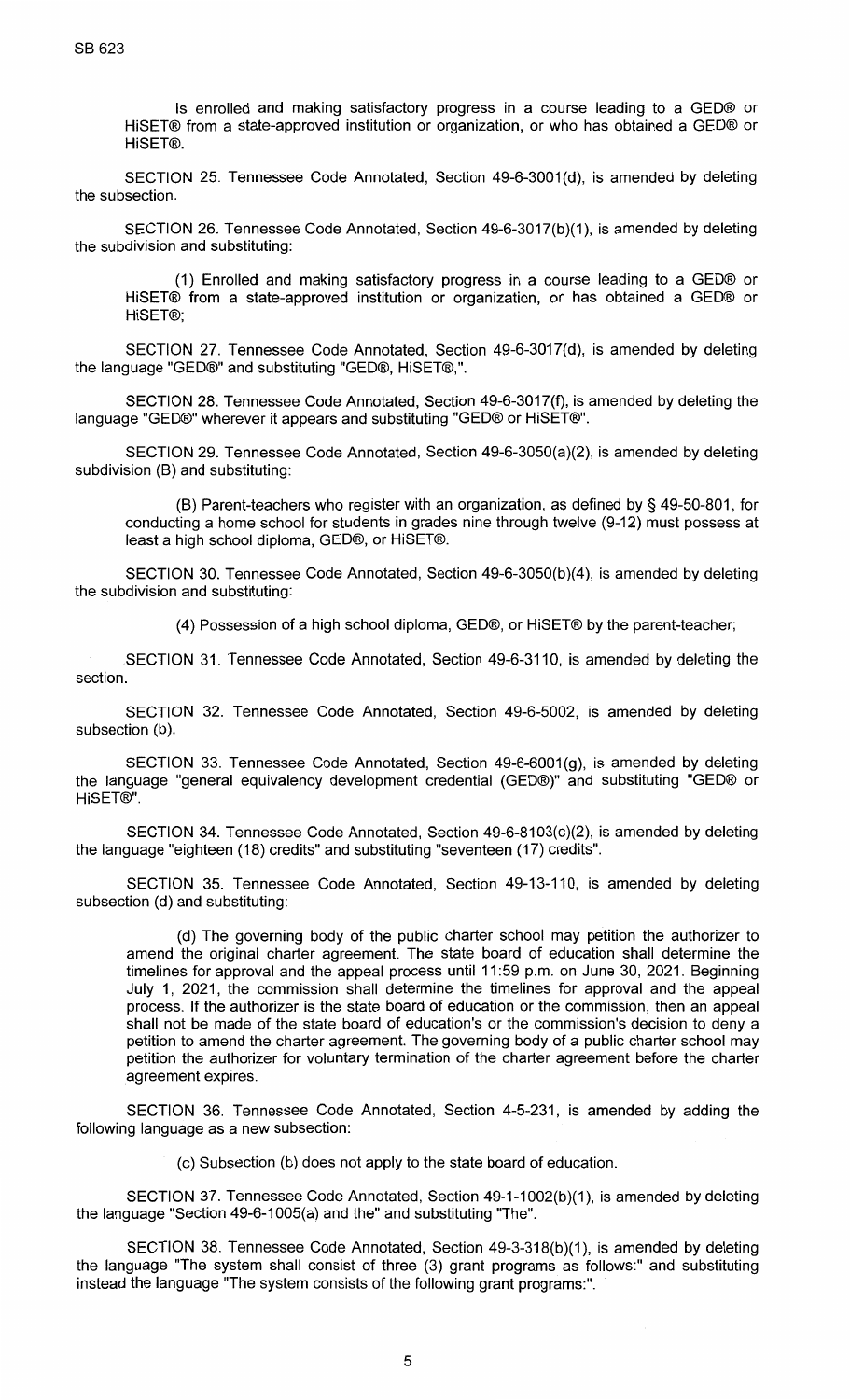SECTION 39. Tennessee Code Annotated, Section 49-7-2109, is amended by deleting subsection (d).

SECTION 40. Tennessee Code Annotated, Section 49-1-302(a), is amended by deleting subdivision (16) and substituting:

(16) Develop and adopt a uniform grading system to be implemented in all public schools in the state for purposes of calculating the cumulative grade point averages of students who are seeking financial academic assistance provided by the state. The state board may promulgate rules for the administration of this subdivision (a)(16);

SECTION 41. Tennessee Code Annotated, Section 49-1-302(a)(11 ), is amended by deleting the language "and regulations prepared by the commissioner".

SECTION 42. Tennessee Code Annotated, Section 49-1-302(a)(2), is amended by deleting the word "policies" and substituting the language "rules and policies".

SECTION 43. Tennessee Code Annotated, Section 49-1-302(a)(5)(A), is amended by deleting the word "policies" and substituting the language "rules and policies".

SECTION 44. Tennessee Code Annotated, Section 49-1-302(a)(6), is amended by deleting the word "policies" and substituting the language "rules and policies".

SECTION 45. Tennessee Code Annotated, Section 49-1-302(a)(7), is amended by deleting the word "policies" and substituting the language "rules and policies".

SECTION 46. Tennessee Code Annotated, Section 49-1-302(a), is amended by deleting subsection (8) and substituting:

(8) Approve all academic standards and adopt rules and policies governing courses of study in the public schools;

SECTION 47. Tennessee Code Annotated, Section 49-1-302(a)(12), is amended by deleting the word "policies" and substituting the language "rules and policies".

SECTION 48. Tennessee Code Annotated, Section 49-1-302(a)(17), is amended by deleting the word "guidelines" and substituting the language "rules, policies, and guidelines".

SECTION 49. Tennessee Code Annotated, Section 49-1-302(d)(2)(A), is amended by deleting the subdivision and substituting:

(A) The committee shall develop and recommend to the board guidelines and criteria for the annual evaluation of all teachers and principals employed by LEAs, including a local level evaluation grievance procedure. This grievance procedure must provide a means for evaluated teachers and principals to challenge only the accuracy of the data used in the evaluation and the adherence to the evaluation policies adopted pursuant to this subdivision (d)(2). Following the development of these guidelines and criteria, the board shall adopt rules and policies. The evaluations must be a factor in employment decisions, including, but not necessarily limited to, promotion, retention, termination, compensation, and the attainment of tenure status; however, this subdivision (d)(2)(A) does not require an LEA to use student achievement data based on state assessments as the sole factor in employment decisions.

SECTION 50. Tennessee Code Annotated, Section 49-5-108(c), is amended by adding the following as a new subdivision:

( ) Notwithstanding any other law, a public school teacher is not required to take an assessment to reactivate a license from this state that has expired if at the time of application to reactivate the license, the public school teacher possesses an active professional license in a state that has a reciprocal agreement with the state board of education pursuant to § 49- 5-109.

SECTION 51. Tennessee Code Annotated, Title 49, Chapter 6, Part 10, is amended by adding the following as a new section:

(a) An LEA or public charter school shall not include or promote the following concepts as part of a course of instruction or in a curriculum or instructional program, or allow teachers or other employees of the LEA or public charter school to use supplemental instructional materials that include or promote the following concepts:

(1) One (1) race or sex is inherently superior to another race or sex;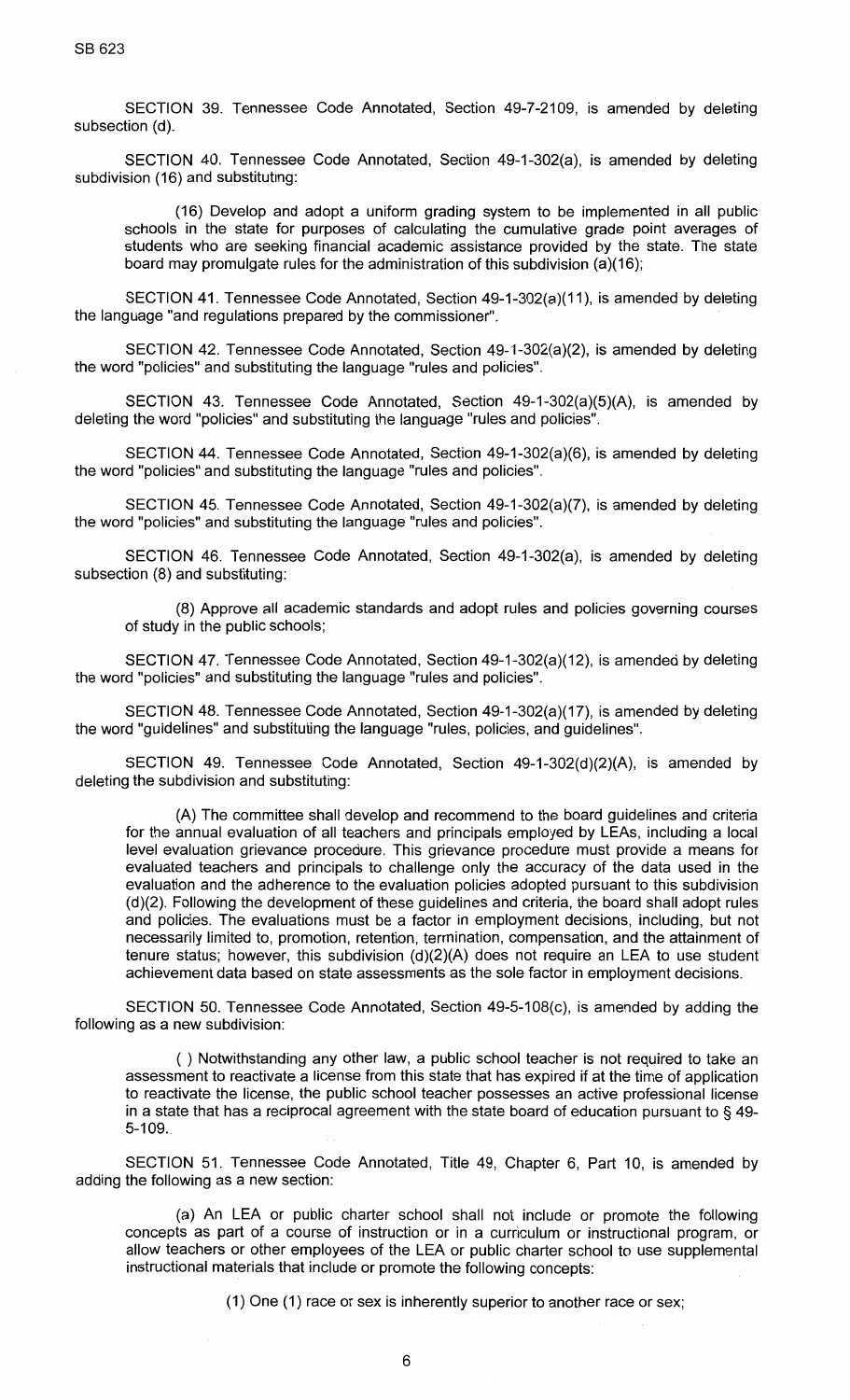(2) An individual, by virtue of the individual's race or sex, is inherently privileged, racist, sexist, or oppressive, whether consciously or subconsciously;

(3) An individual should be discriminated against or receive adverse treatment because of the individual's race or sex;

(4) An individual's moral character is determined by the individual's race or sex;

(5) An individual, by virtue of the individual's race or sex, bears responsibility for actions committed in the past by other members of the same race or sex;

(6) An individual should feel discomfort, guilt, anguish, or another form of psychological distress solely because of the individual's race or sex;

(7) A meritocracy is inherently racist or sexist, or designed by a particular race or sex to oppress members of another race or sex;

(8) This state or the United States is fundamentally or irredeemably racist or sexist;

(9) Promoting or advocating the violent overthrow of the United States government;

(10) Promoting division between, or resentment of, a race, sex, religion, creed, nonviolent political affiliation, social class, or class of people;

(11) Ascribing character traits, values, moral or ethical codes, privileges, or beliefs to a race or sex, or to an individual because of the individual's race or sex;

(12) The rule of law does not exist, but instead is a series of power relationships and struggles among racial or other groups;

(13) All Americans are not created equal and are not endowed by their Creator with certain unalienable rights, including, life, liberty, and the pursuit of happiness; or

(14) Governments should deny to any person within the government's jurisdiction the equal protection of the law.

(b) Notwithstanding subsection (a), this section does not prohibit an LEA or public charter school from including, as part of a course of instruction or in a curriculum or instructional program, or from allowing teachers or other employees of the LEA or public charter school to use supplemental instructional materials that include:

(1) The history of an ethnic group, as described in textbooks and instructional materials adopted in accordance with part 22 of this chapter;

(2) The impartial discussion of controversial aspects of history;

(3) The impartial instruction on the historical oppression of a particular group of people based on race, ethnicity, class, nationality, religion, or geographic region; or

(4) Historical documents relevant to subdivisions (b)(1) - (3) that are permitted under § 49-6-1011.

(c) If the commissioner of education finds that an LEA or public charter school knowingly violated this section, then the commissioner shall withhold state funds, in an amount determined by the commissioner, from the LEA or public charter school until the LEA or public charter school provides evidence to the commissioner that the LEA or public charter school is no longer in violation of this section.

SECTION 52. If any provision of Section 51 or its application to any person or circumstance is held invalid, then the invalidity does not affect other provisions or applications of Section 51, or of this act, that can be given effect without the invalid provision or application, and to that end, the provisions of this act are severable.

SECTION 53. Section 51 of this act takes effect upon becoming a law, the public welfare requiring it, and applies to the 2021-2022 school year and subsequent school years. All other sections of this act take effect upon becoming a law, the public welfare requiring it.